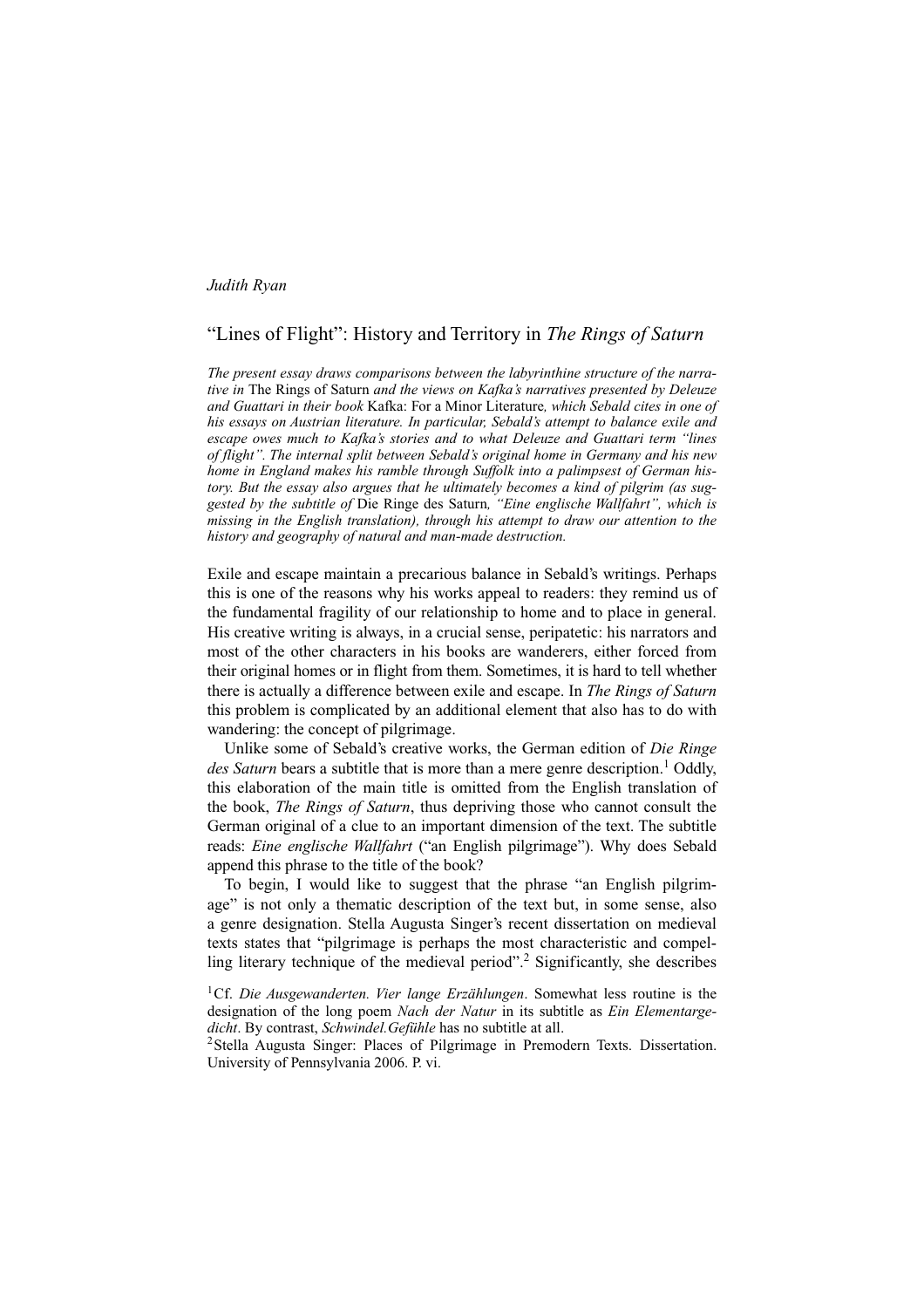pilgrimage, not as a topic, but as a "literary technique". We might think, in this connection, of Chaucer's *Canterbury Tales* (ca. 1387), which set the parameters for a whole series of texts at once about pilgrimage and structured by it.<sup>3</sup> In these texts, the act of moving through geographical space gives form to considerations of history and culture in which the local comes to be connected with the spiritual. "English pilgrimage" has come to be an accepted term, in part because the practice in England differed historically from that in Europe: Henry VIII's injunctions of 1536 and 1538 forbade pilgrimages, first to overseas destinations and then within England itself. The result has been a "uniquely interrupted and expurgated history and geography of insular pilgrimage".4 Perhaps coincidentally, an English vicar published a book on English pilgrimage in the very year when Sebald's *The Rings of Saturn* appeared.<sup>5</sup> Norwich, where Sebald lived and taught at the University of East Anglia, was not far from one important site of English pilgrimage, Walsingham, known since medieval times as "England's Nazareth".

Sebald, with his passion for walking, surely visited Walsingham more than once. Indeed, when mentioning the town in the German edition of *Die Ringe des Saturn* (RS, 37), he specifically draws attention to its connection with pilgrimage, terming it a "Wallfahrtsort" ("site of pilgrimage").<sup>6</sup> It is there, he explains, that Sir Thomas Browne discovered the urns he discusses in his *Hydriotaphia: Urn Burial; or, a Discourse of the Sepulchral Urns Lately Found*  in Norfolk (1685).<sup>7</sup> Weighing the preferences of different cultures with respect to the merits of cremation or bodily interment, Browne embarks on an eloquent meditation on questions on life and death. Monuments, which can extend individual memory, are of unpredictable duration, and ultimately the dead fall into oblivion. The theme is one familiar to readers of Sebald's works. Walsingham is not only the location of the buried urns found in the midseventeenth century; it had been a site of pilgrimage since the eleventh century. There, in response to a dream, Lady Richeldis de Faverches had a replica of the Holy House at Nazareth constructed; subsequently this replica was surrounded by an Anglican priory.

3 A later example is Bunyan's allegorical *Pilgrim's Progress* (1678–1684).

4 Singer: Places of Pilgrimage. P. vi.

5 Christopher Donaldson: *The Great English Pilgrimage: In the Footsteps of Saint Augustine: From Rome to Canterbury: 1400th Anniversary AD 597–1997*. Norwich 1995. The book argued for a revival of pilgrimage in the 1400th anniversary year of Augustine's pilgrimage, at that time still two years away.

<sup>6</sup>The English translation does not include the information that Walsingham was a pilgrimage destination (*RS*, 24), thus continuing to leave the English-speaking reader in the dark.

<sup>7</sup> For the full text, see  $\lt$ http://darkwing.uoregon.edu?~rbear/browne/hydriotaphia.  $html$ .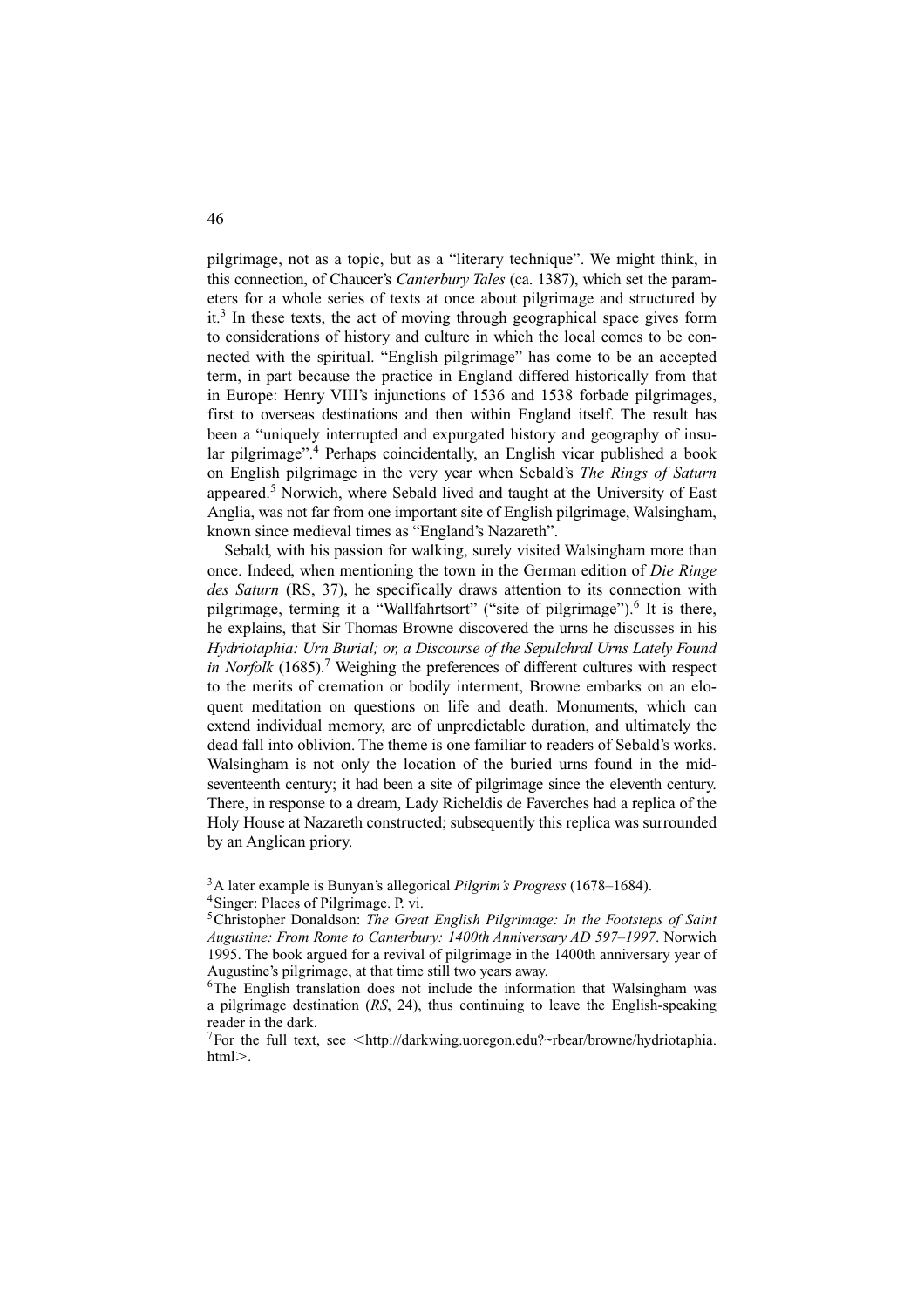A counterpart of sorts to the Walsingham replica of the Holy House is the model of the temple at Jerusalem that Sebald describes in *The Rings of Saturn*. On his tour of Suffolk, Sebald visits a farmer who has been at work on the model for over 25 years, taking extraordinary pains to ensure the accuracy of its construction. Sebald reaches the farm by taking the bus from Orford to Yoxford and then walking about two miles northwest along an old Roman road. However unstructured his ramble through Suffolk may have been, his visit to the Suffolk farmer scarcely seems random. In the Middle Ages Jerusalem was the quintessential destination for pilgrimage, the one for which all other destinations, notably those of "English pilgrimage", were only a kind of substitute. $8$  To be sure, the model of the temple at Jerusalem is not the final destination on Sebald's journey, but it is an amusing variation on the notion of alternative destinations. Like Sir Thomas Browne, the farmer meditates on the fragility of monuments, expressing the hope that, although the original temple had lasted only 100 years, the replica might perhaps last a little longer.

At the beginning of the book, Sebald – or, more correctly, a Sebald-like narrator who is writing up this account of his walking tour – explains that he undertook the trip in order to fill a sense of "Leere" ("emptiness") [RS, 11; *RS*, 3] that had befallen him after he had completed a substantial piece of writing (possibly *The Emigrants*). The feeling of emptiness, he says, emerged during the dog days of August 1992, when Saturn exerts its influence and produces "bestimmte Krankheiten des Gemüts und des Körpers" ("certain ailments of the spirit and of the body") [RS, 11; *RS*, 3]. Exactly one year after setting out on his tour of Suffolk, Sebald is suddenly stricken again – and this time, he is placed in a Norwich hospital, where he undergoes an operation. He does not tell us what kind of operation it was, but external sources identify it as a back operation.<sup>9</sup> On returning to consciousness, he starts mentally drafting parts of his narrative. A year later – the time of the opening pages of *The Rings of Saturn* – he is writing up his account from notes. The two sicknesses, the first one of the spirit, the second one of the body, are important elements in the "pilgrimage" that is described in the book and that, on another level, constitutes the book.

Chaucer's *Canterbury Tales* reminds us that pilgrimages are often motivated by recovery from illness. The prologue tells us that many who travel to Canterbury do so

The hooly blisful martir for to seke,

That hem hath holpen whan that they were seeke.  $(11. 17-18)^{10}$ 

8 Singer: Places of Pilgrimage. P. 3.

9 Rüdiger Görner: Im Allgäu, Grafschaft Norfolk: Über W.G. Sebald in England. In: *Text Kritik* 158 (2003). Pp. 23–29. Here: P. 27.

<sup>10</sup>*The Works of Geoffrey Chaucer*. Ed. by F.M. Robinson. 2nd edn. Cambridge, MA 1957. P. 17.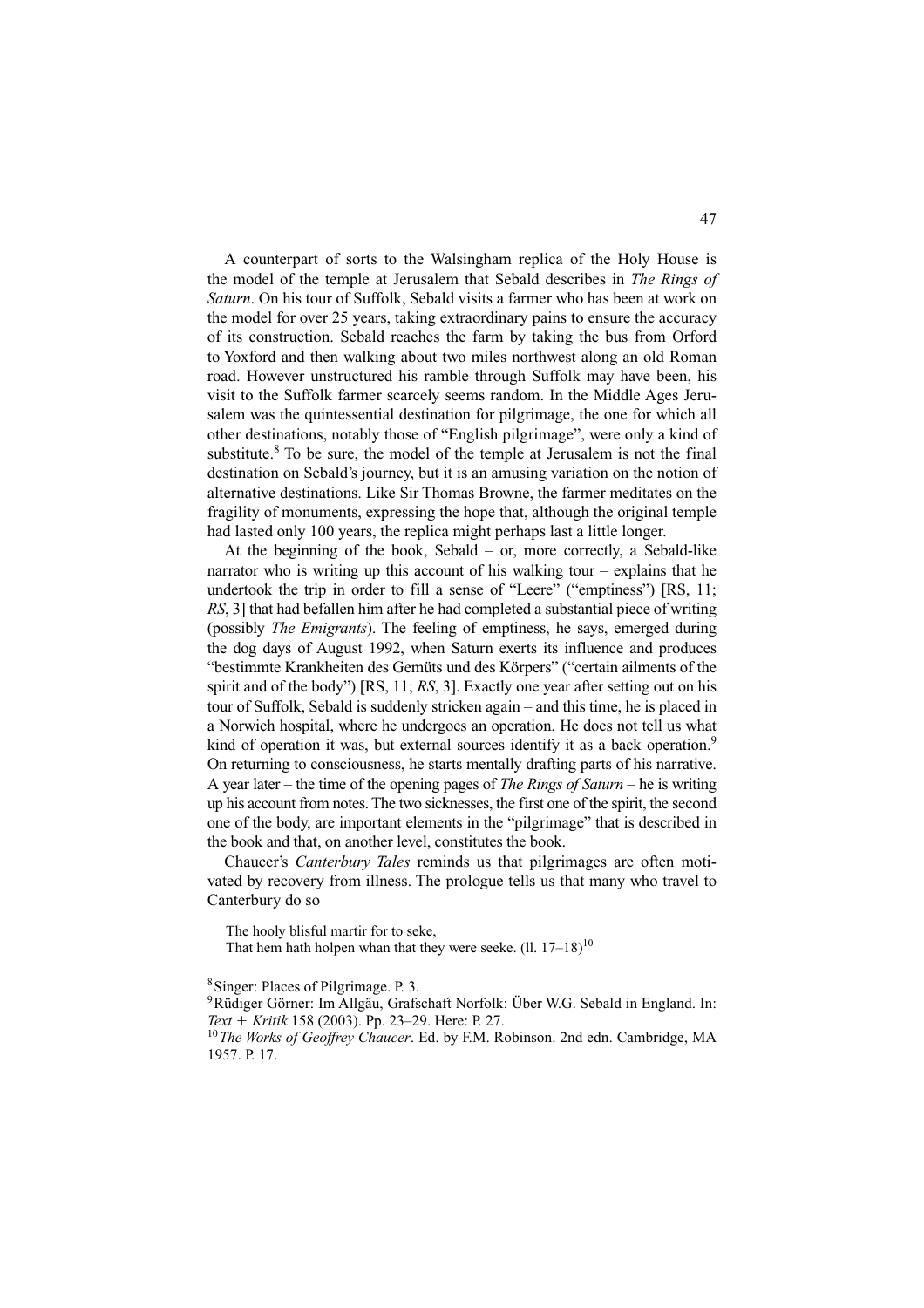Unlike Chaucer's pilgrims, however, Sebald does not have a precise destination in mind; and, instead of planning to give thanks for recovery, he uses the walking tour itself as a cure for his depression. In a further contrast to *The Canterbury Tales*, Sebald's journey does not begin in "Aprille with his shoures sote", but at the end of the hottest period in August. The day when he sets out is overcast with heavy, gray clouds, and the pilgrim of 1992 begins by riding, not the gaily decked-out horses of the medieval narrative, but the iron horse: a diesel train smeared with oil and soot takes him from Norwich to Lowestoft, on the eastern coast of England. There he visits the grand residence of Lord Somerleyton, whose extravagant house was financed in the mid-nineteenth century by earnings from railway speculation in far-flung parts of the earth. In addition to these thematic reversals of the Chaucerian model, we can also note structural reversals. In *The Rings of Saturn* the band of pilgrims has shrunk to a single wanderer and the tales embedded in the narrative are not recounted by a series of colourful individual narrators. Instead, Sebald blends the stories together by means of his now familiar "Sebald-Ton" ("Sebald sound"). The "literary technique of pilgrimage" takes a radically new form.

Nonetheless, there are many signs that Sebald knew very well how he was altering tradition in *The Rings of Saturn*. His use of the word "extraterritorial" at several points in the book suggests a more profound knowledge of the concept of peregrination. In its original usage, *peregrinatio* is "something akin to exile" and, in the Christian context, signified a "spiritual condition of alienation".11 Being on a pilgrimage meant to be in a fundamentally different and unfamiliar place. Only gradually did the term come to imply a journey to a sacred destination.

In *The Rings of Saturn* earthly life is situated, not with reference to the divine, but rather in the context of the solar system, of which our earth is but one planet among others. One source of the book's title is undoubtedly Walter Benjamin's essay "Der Saturnring oder Etwas vom Eisenbau" ("The Ring of Saturn: or Some Remarks on Iron Construction"), with its discussion of Grandville's illustration of "Le pont des planètes"  $(1844)$ .<sup>12</sup> This engraving depicts the planets of the solar system connected by an iron bridge and the rings of Saturn as an iron balcony, from which a crowd of people gather to

<sup>11</sup> Singer: Places of Pilgrimage. P. 2. On the concept *peregrinatio*, she cites Manuela Brito-Martins: The Concept of *Peregrinatio* in Saint Augustine and Its Influences. In: *Exile in the Middle Ages*. Ed. by Laura Napran and Elizabeth van Houts. International Medieval Research Vol. 13. Turnhout 2004. Pp. 83–94.

<sup>12</sup> Walter Benjamin: *Das Passagen-Werk*. Frankfurt am Main 1983. Vol. 2. Pp. 1060–1063; illustration in Vol. 1, fig. 16. For the English translation, see Walter Benjamin: *The Arcades Project*. Translated by Howard Eiland and Kevin McLaughlin. Cambridge and London 1999. Pp. 885–887. Illustration P. 65.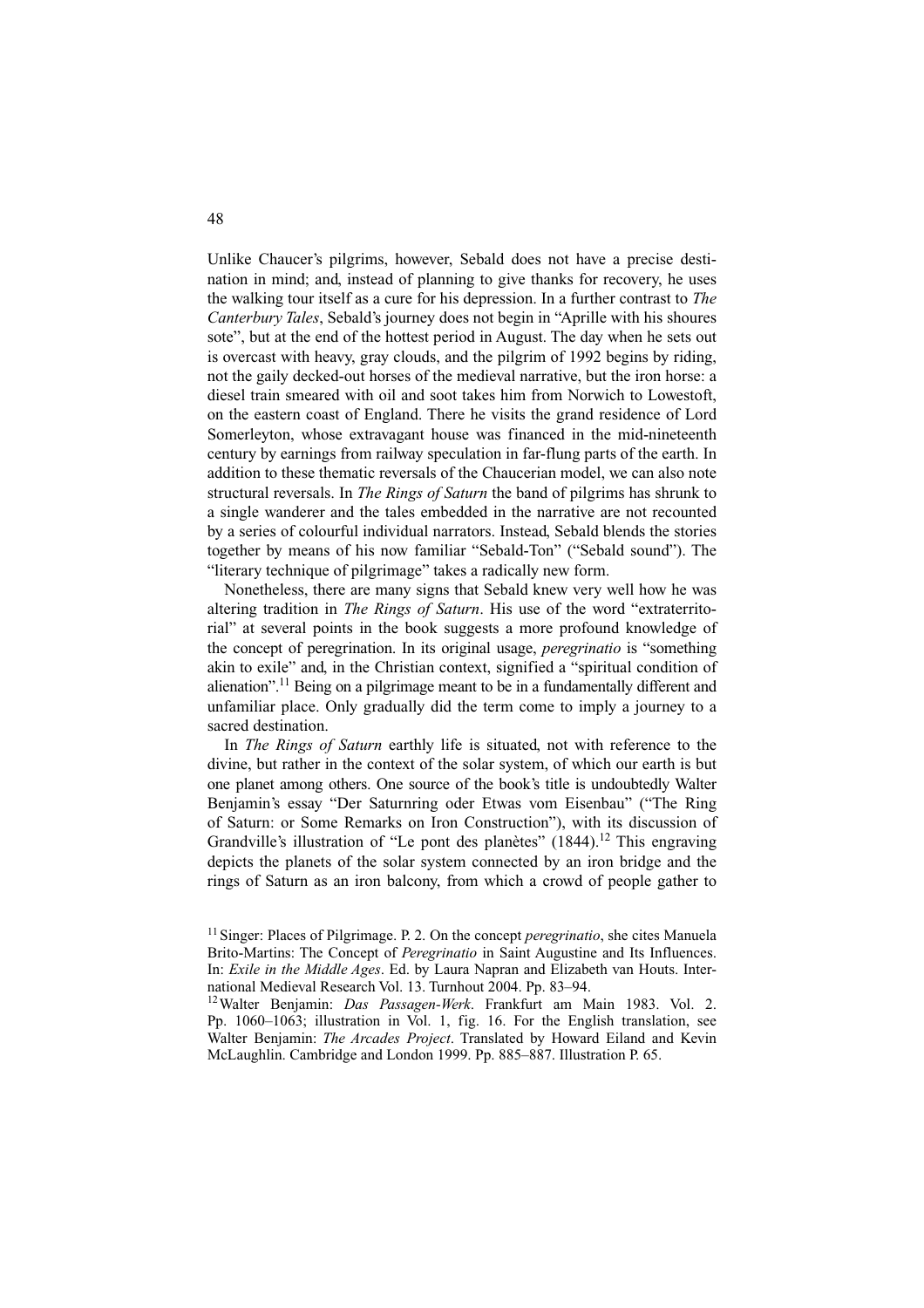look back at Earth. Sebald was a great reader of Walter Benjamin, whose work – especially the *Passagen-Werk* (*Arcades Project*) – he cites frequently in his literary essays. At the end of chapter 4 of *The Rings of Saturn* Sebald mentions a message sent, at the behest of the United Nations, in the space probe *Voyager II* in the hope that it might reach any "außerirdische Bewohner des Universums" ("extra-terrestrials who may share our universe") [RS, 123; *RS*, 99]. Sebald comments drily that the message is probably still on its way to the outer reaches of our solar system.

There is, of course, a difference between "extraterrestrial" and "extraterritorial": the former means "originating or existing outside the earth or its atmosphere", whereas the latter means "situated outside the limits of a jurisdiction".<sup>13</sup> This legal sense of territory is a key term for Sebald, who slips a double-spread photograph of dead bodies at a concentration camp into the third chapter of *The Rings of Saturn*. The connection here is with a certain Major Le Strange, who had been present at the liberation of Bergen Belsen (RS, 80; *RS*, 59). After his return to England, Le Strange made a bargain with his housekeeper that she should eat her meals with him in total silence, a contract she kept for over 30 years. No explicit link is made between this bizarre agreement and his presence at Bergen Belsen. Yet concentration camps are clearly limit cases, territories situated outside the bounds of normal law. On his walk through Suffolk, Sebald experiences more than once the sense of being in "extraterritorial" space. Indeed, his very first stop, the Somerleyton estate, strikes him in precisely this way. He finds it hard to tell:

ob man sich auf einem Landsitz in Suffolk befindet oder an einem sehr weit abgelegenen, quasi extraterritorialen Ort, an der Küste des Nordmeers oder im Herzen des schwarzen Kontinents. (RS, 49)

whether one is on an estate in Suffolk or in a very remote, extraterritorial place, so to speak, on the coast of the North Sea or in the heart of the dark continent. (*RS*, 36)

The allusions to the North Sea and the dark heart of Africa convey the sinister aspect that Somerleyton has for Sebald. Remembering an earlier trip to Holland, he recalls wandering into a desolate part of the city, standing in front of a boarded-up pizza restaurant, and feeling as if he has strayed into an extraterritorial location (RS, 101; *RS*, 81). More in tune with the strict meaning of the word "extraterritorial" is Orfordness, the subject of rumours that secret research into biological weapons had made the nearby town of Shingle Street completely uninhabitable. In this case, the silence surrounding the research

13 I cite the definitions given in *Webster's Third New International Dictionary of the English Language*. Ed. by Philip Babcock Grove and the Merriam-Webster editorial staff. Springfield, MA 1993.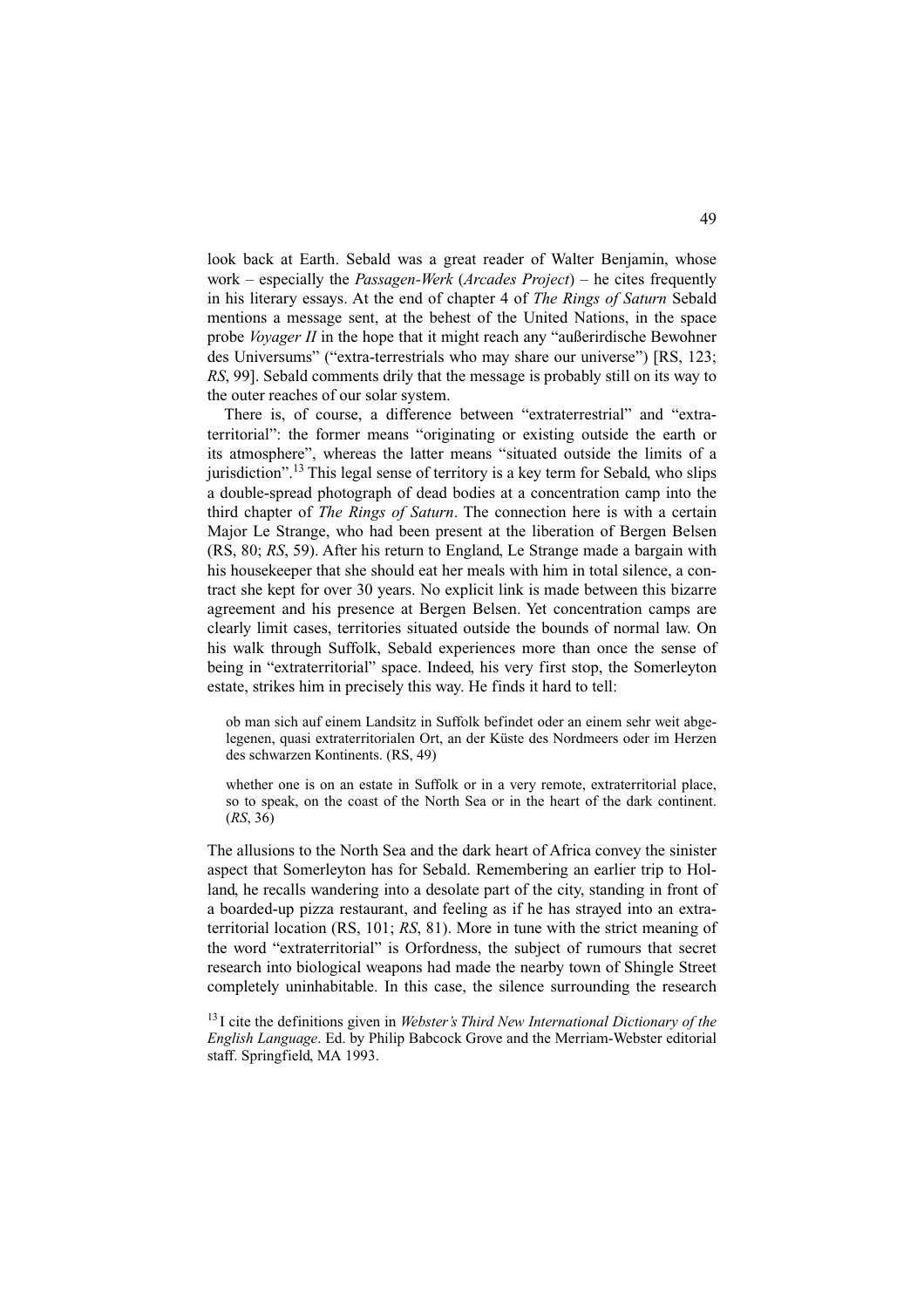during The Second World War and the Cold War is clearly connected to the "extraterritorial" nature of the Orfordness promontory (RS, 278; *RS*, 233).

In contrast to these moments when he is overcome by a sense of "extraterritoriality", Sebald also writes of times when he feels trapped in a confined and anxiety-provoking space. The Somerleyton estate combines both kinds of experience. Whereas his impression of the place as "extraterritorial" occurs during his visit to the interior of the house, his experience of entrapment occurs when he is making his way through the famous yew maze. There, he finds himself repeatedly going off on tangents that lead nowhere. He becomes so thoroughly lost that he only finds his way out after he sets about marking all the dead-ends with the heel of his boot (RS, 51–52; *RS*, 38). The random trajectory of his walking tour, by which he aims to free himself from his depression, does not work to free him from the Somerleyton labyrinth. Instead, he is compelled to fall back on a more systematic technique of escape.

Labyrinths have a long history that has been connected since medieval times with pilgrimage. Pavement mazes were inlaid on the floor of numerous Gothic cathedrals (the thirteenth century labyrinth set in the floor of the nave at Chartres is the most famous example) to remind the faithful that the spiritual journey through life is long and laborious, and that the approach to God is not rapid. Unlike garden mazes, however, the floor labyrinth at Chartres consists of a single convoluted path: there are no dead-ends to negotiate. The journey to the centre of the maze and out again took particularly long for penitents who traversed the course on their knees in the hope of obtaining indulgences.14 A pavement maze of this type was known, among other things, as a "chemin de Jérusalem", since it substituted for the traditional pilgrimage to the Holy Land.<sup>15</sup> The labyrinth at Chartres, with a diameter of 13 metres, spans the entire breadth of the nave; it was designed to impress the faithful with the significance of this trajectory. Walking the entire 260-metre path was an act of spiritual commitment. As David Brown puts it, the labyrinth was chosen as an image of the journey towards God "because not only does it make the journey inevitably a voyage of dislocation but also […] one in which God could be trusted to appear, in part precisely because of that dislocation".<sup>16</sup> In this way, the exercise of walking the labyrinth in the cathedral floor is an equivalent in miniature to the geographic displacement that is so important in the spatially more expansive practice of pilgrimage to a sacred site.

<sup>14</sup> Etienne Houvet: *An Illustrated Monograph of Chartres Cathedral*. Chartres 1930. P. 6.

<sup>15</sup> W.H. Matthews: *Mazes and Labyrinths: Their History and Development*. London – New York, NY 1922. P. 40.

<sup>16</sup> David Brown: *God and the Enchantment of Place: Reclaiming Human Experience*. Oxford 2004. P. 234.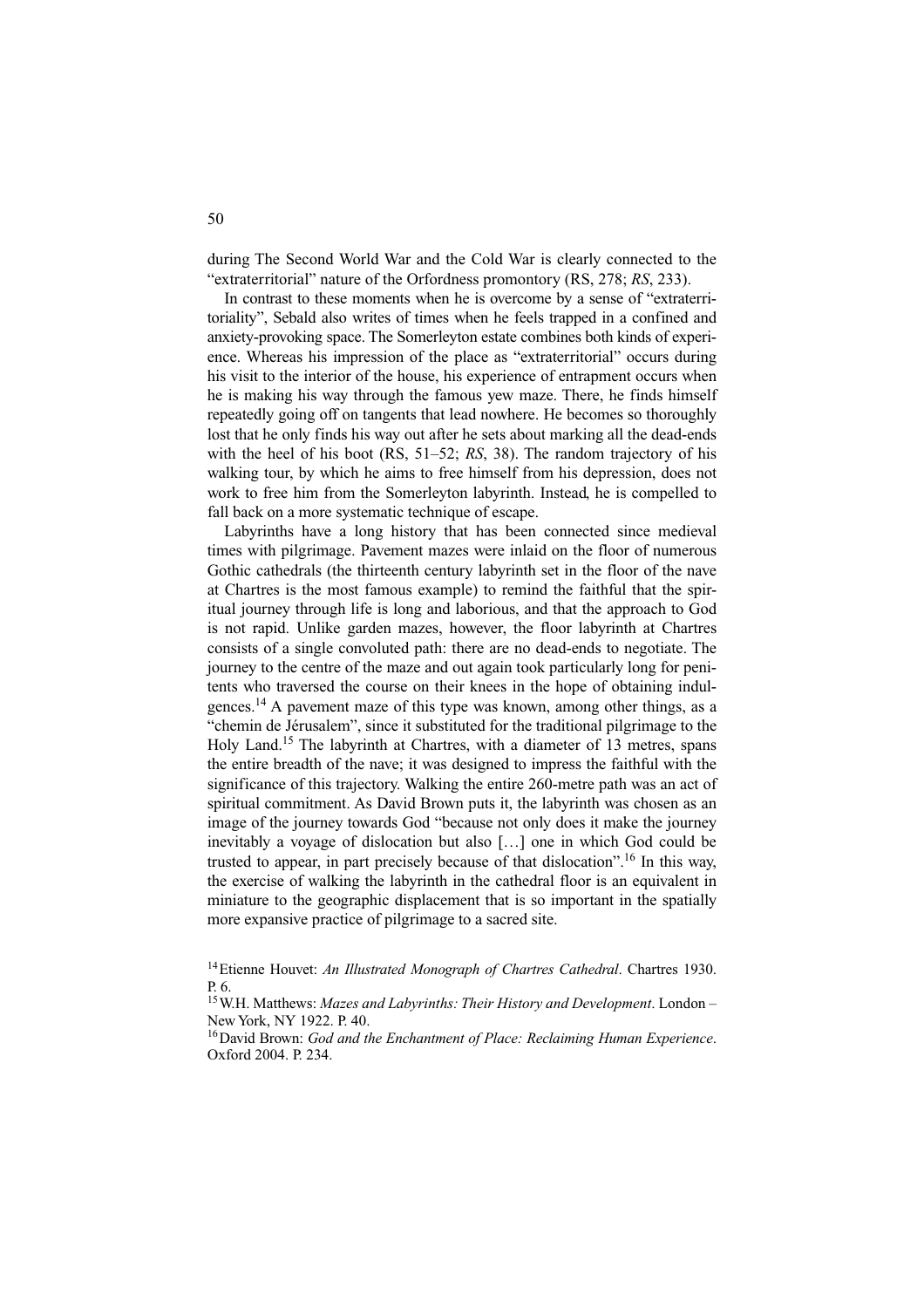On the one hand, Sebald's sense of freedom during his unstructured ramble through Suffolk is opposed to his experience of entrapment in the yew maze at Somerleyton. On the other hand, the maze at Somerleyton creates feelings of frustration that are not present in the Christian conception of the labyrinth as a spiritual compass.<sup>17</sup>

Related paradoxes surrounding entrapment and escape are familiar from the work of Franz Kafka. We know from Sebald's essays and from references and allusions in his creative texts that he was a close reader of the Czech writer.<sup>18</sup> In *The Rings of Saturn* there is a clear allusion to Kafka's story "The Hunter Gracchus" at the point where Sebald leaves a town named Benacre Broad and walks down to the sea. Looking out over the water, he observes a sailing boat that seems to be floating motionless upon the sea, while he himself, though walking towards the boat, has the strange sense that he is not moving either. The English translation does not fully render the reference to Kafka's Gracchus, the hunter who remains perennially trapped between life and death, unable to leave the small boat that carries him hither and yon like a miniature flying Dutchman. In Sebald's German original, however, the allusion is evident in the words: "der unsichtbare Geisterfahrer mit seiner bewegungslosen Barke" ("that ghost traveller aboard his unmoving barque") [RS, 84; *RS*, 66; trans. modified]. For the hunter Gracchus there is no possibility of escape, despite his perpetual movement from place to place.<sup>19</sup> In Kafka's story "The Burrow", the narrating animal is also in continuous motion, constantly hurrying between the inside and the outside of his earthen fortress to check on its safety. The burrow is at once his refuge from a threatening world and a prison that locks him in a state of permanent anxiety.

Deleuze and Guattari begin *Kafka: For a Minor Literature*, their book on Kafka, by alluding to this story: "How can we enter into Kafka's world?" they ask. "This world is a rhizome, a burrow".<sup>20</sup> Sebald may not have known their

 $17$  I am grateful to Mary Chrichton for pointing out the importance of the labyrinth in Christian tradition.

<sup>18</sup> See Sebald: Das unentdeckte Land. Zur Motivstruktur in Kafkas *Schloß* (BU, 78–92); Das Gesetz der Schande – Macht, Messianismus und Exil in Kafkas *Schloß* (UH, 87–103).

<sup>19</sup> Kafka's Hunter Gracchus is more prominent in Sebald's *Vertigo*. On the function of Gracchus in that book, see Eric Santner: *On Creaturely Life: Rilke. Benjamin. Sebald*. Chicago, IL 2006. Pp. 115–121.

<sup>&</sup>lt;sup>20</sup>I quote the English translation in order not to introduce too many different languages. Gilles Deleuze and Félix Guattari: *Kafka: Toward a Minor Literature*. Translated by Dana Polan. Minneapolis, MN – London 1986. P. 3. For the original French edition, see Gilles Deleuze and Félix Guattari: *Kafka: Pour une littérature mineure*. Paris 1975.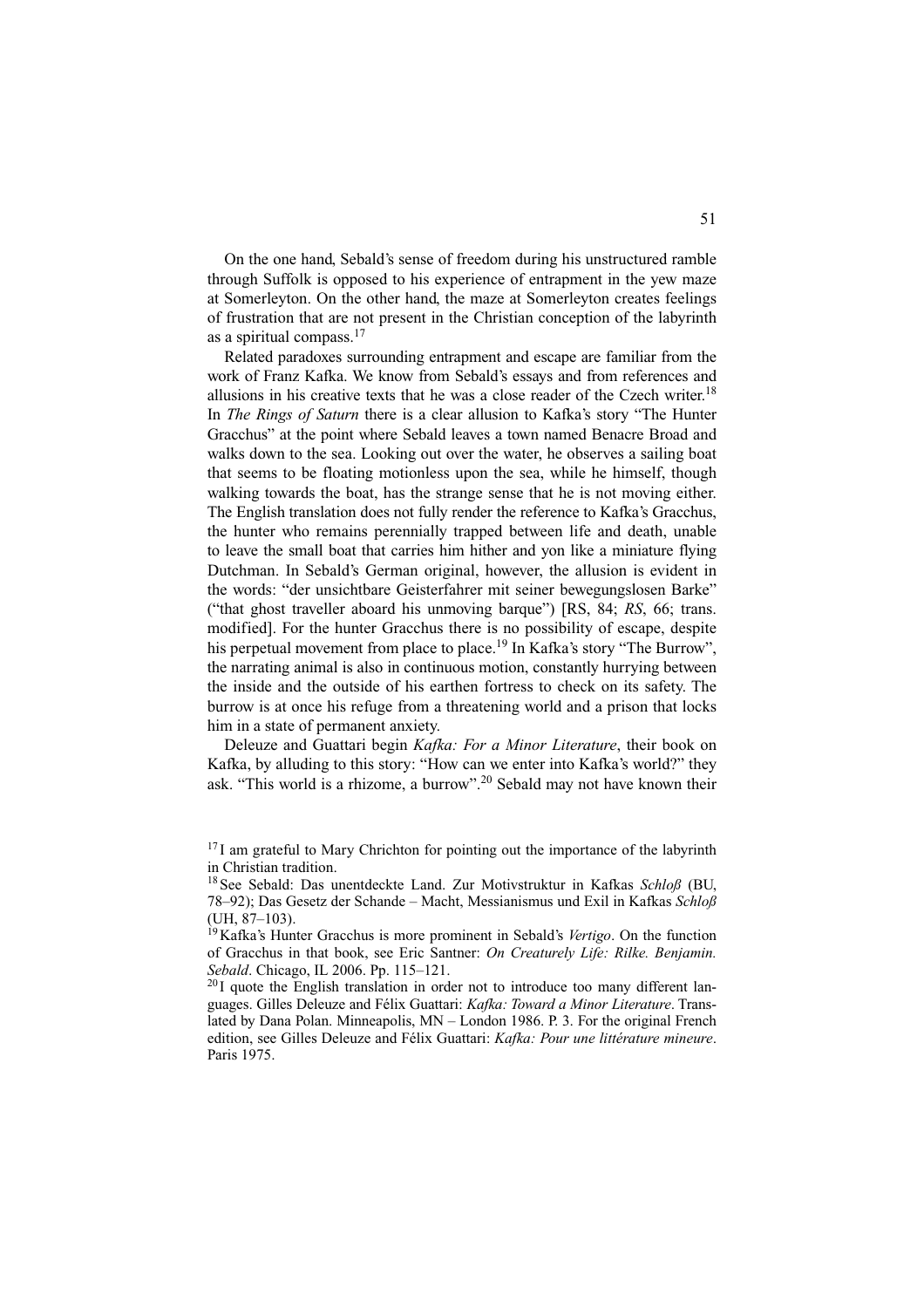more densely theoretical works, but he certainly knew their study of Franz Kafka. In fact, he quotes several passages from the 1976 German translation in his essay on Ernst Herbeck (BU, 147). The passages Sebald quotes in this essay concern the motif of the bachelor in Kafka's work. Deleuze and Guattari see this figure as "*der* Deterritorialisierte schlechthin" ("the deterritorialized person as such").<sup>21</sup> Sebald, of course, is not a bachelor – in reality, he was a married man with a love of dogs and a penchant for watching television shows like *Fawlty Towers*<sup>22</sup> – but in his literary peregrinations he presents himself as consistently alone.

Like the trajectories described by Deleuze and Guattari – and in decided contrast to the notion of pilgrimage – Sebald's walking tour in *The Rings of Saturn* is a complicated journey that proceeds unsystematically, taking detours, relying on chance rather than planning, and disregarding the notion of a specific destination to be reached. This unstructured way of travelling is precisely the escape he needs after his long period of hospitalisation. It is a kind of movement that depends at once on "lines of articulation" and "lines of flight", and the book that results from it is one that is structured by "principles of connection and heterogeneity".23 Using as their guiding metaphor the burrow constructed by Kafka's unspecified animal, Deleuze and Guattari announce in *Toward a Minor Literature* their route of approach to the Czech writer's world:

We will enter, then, by any point whatsoever; none matters more than another, and no entrance is more privileged even if it seems an impasse, a tight passage, a siphon. We will be trying only to discover what other points our entrance connects to, what crossroads and galleries one passes through to link two points, what the map of the rhizome is and how the map is modified if one enters by another point.<sup>24</sup>

This description of their procedure corresponds in many respects to Sebald's method in undertaking his walking tour. The territory he enters is not merely a specific part of Suffolk: he also journeys into history, memory, and reading. The first chapter of *The Rings of Saturn* opens with an account of the time, place, and motivation for the walking tour, but it shifts very rapidly into

 $21$  In the original French, Deleuze and Guattari capitalise the word "Déterritorialisé" – Deleuze and Guattari: *Kafka: pour une littérature mineure*. P. 129. In the English translation the word is not capitalised and the bachelor is simply described as "the deterritorialized" – Deleuze and Guattari: *Kafka: Toward a Minor Literature*. P. 71. <sup>22</sup> Richard Sheppard: Dexter-Sinister: Some Observations on Decrypting the Mors Code in the Work of W.G. Sebald. In: *Journal of European Studies* 35:4 (2005). Pp. 419–463. Here: P. 440.

<sup>23</sup> Gilles Deleuze and Félix Guattari: *A Thousand Plateaus. Capitalism and Schizophrenia*. London – Minneapolis, MN 1987. Pp. 3; 7.

<sup>24</sup> Deleuze and Guattari: *Kafka: Toward a Minor Literature*. P. 3.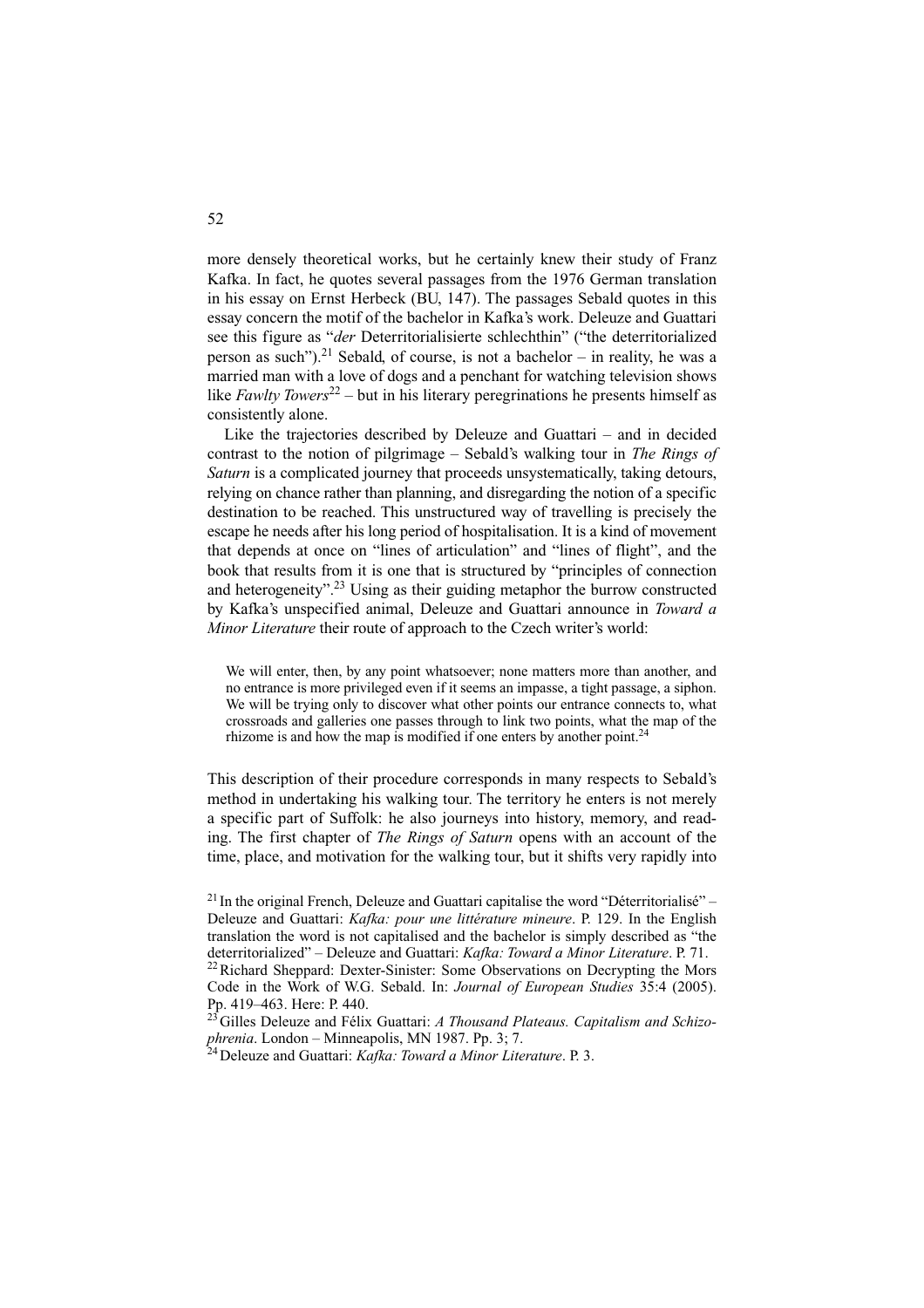ruminations about Gustave Flaubert, Thomas Browne, Rembrandt's painting of Dr Tulp, Brehm's *Life of Animals*, and Borges' *Book of Imaginary Beings*. The chapter meanders in a seemingly disoriented, and certainly disorienting way among these topics, returning at the end to Browne's *Hydriotaphia*. The second chapter of *The Rings of Saturn* picks up the story of Sebald's foot tour once again, taking us now for the first time on the initial stages of the journey itself. Through this narrative structure we enter the territory twice and from two different points of approach. This configuration is characteristic of *The Rings of Saturn* and will be repeated with multiple variations throughout the entire book. In this sense, Sebald's narrative mimics the structures of observation and reflection manifested by the animal in Kafka's "Burrow" as well as the analytic method of Deleuze and Guattari.

Structurally, *The Rings of Saturn* corresponds to techniques of Kafka that Deleuze and Guattari emphasise: processes of "segmentation" and "proliferation" that often create the effect of an "assemblage". The model for "segmentation" is Kafka's narrative "The Chinese Wall", in which the wall itself is said to be composed of disconnected segments constructed by disparate teams of workers, who start building in one place, complete one part of the wall, and then move on to a totally different part of the country where they construct yet another disconnected segment. "The Chinese Wall" is, among other things, a reflection on Kafka's own methods of writing, reproduced in the scholarly edition of his works and the paperback reading edition derived from it.<sup>25</sup> Here we see Kafka starting and stopping, initiating a new idea or a new narrative line, creating his own works by assembling the same kinds of discontinuous segments his narrator describes in "The Chinese Wall". The more difficult the transitions between the segments, "the less the assemblage is capable of effectively fleeing and following its own line of escape", Deleuze and Guattari comment.26 Like the animal inside and outside his burrow, the assembled text keeps pointing to escape routes that it is unable to take, and so it remains imprisoned in the very mechanism that is created by its attempts to flee. On the surface, the "segments" of Sebald's text are less disconnected than the segments of Kafka's Chinese Wall; but, on closer inspection, this is only an effect created by his uniform tone and seamless presentation.

Nonetheless, a book like *The Rings of Saturn* is distinctly labyrinthine: the reading process is one in which we repeatedly wonder where we are. The text is distinctly more complex than that of any of Kafka's fictions. The structure of *The Rings of Saturn* is very different from the proliferating episodes of Kafka's three novels, as Deleuze and Guattari describe them. Still,

<sup>25</sup> Franz Kafka: *Nachgelassene Schriften und Fragmente*. Ed. by Jost Schillemeit. Frankfurt am Main 1993 (Vol. I) and 1992 (Vol. II).

<sup>26</sup> Deleuze and Guattari: *Kafka: Toward a Minor Literature*. P. 87.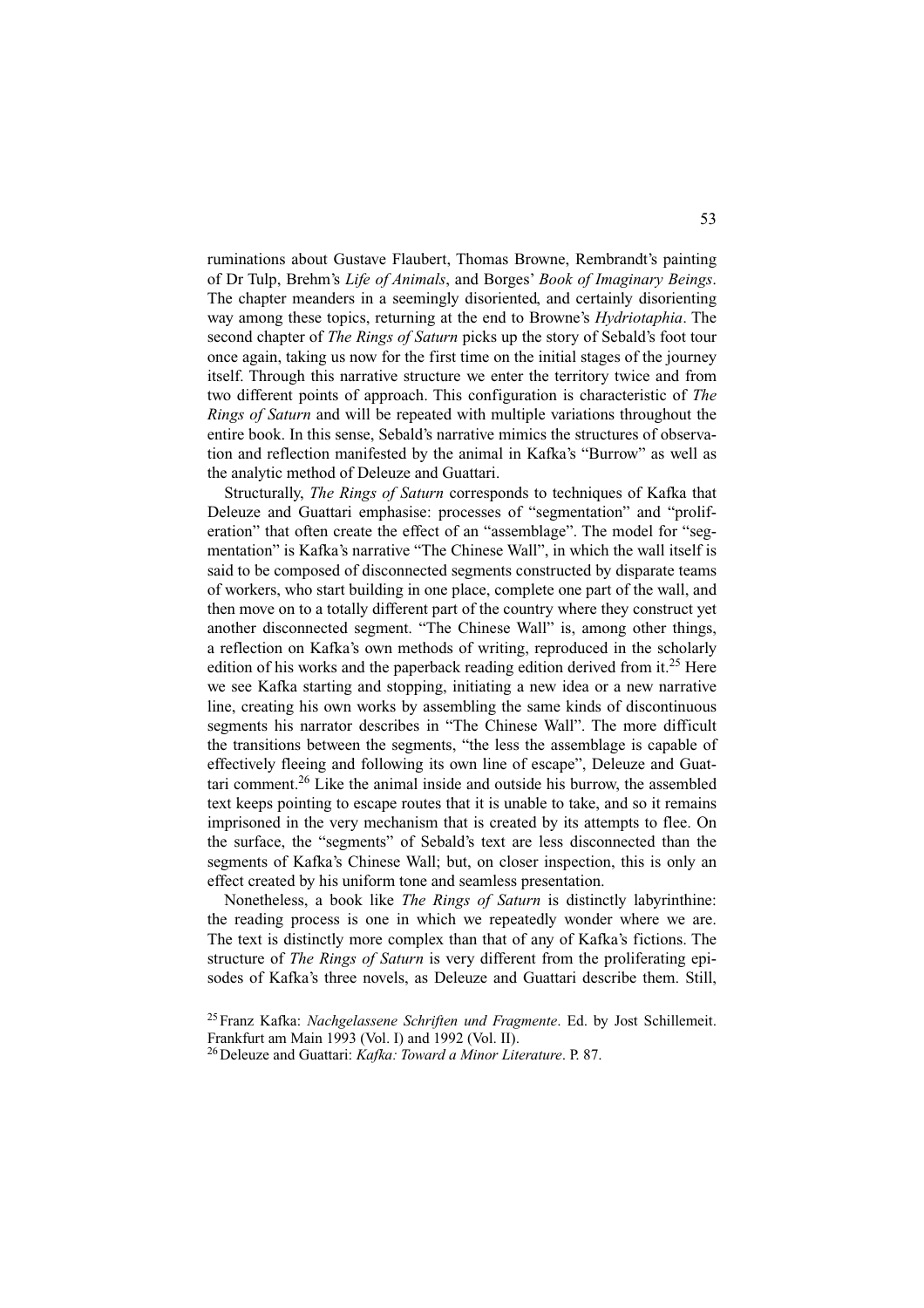one statement the French theorists make about Kafka's novels does apply even more closely to Sebald's narratives: "This method of segmentary acceleration or proliferation connects the finite, the contiguous, the continuous, and the unlimited".27 A glance at the table of contents in *The Rings of Saturn* bears this out, as places, people, and topics come and go without clear rationale, separated only by dashes. Sometimes a sort of symmetry emerges, as when Sir Thomas Browne is treated in the first and last chapters or Roger Casement at the beginning and end of chapter 5, but at other times connections emerge across chapters in a much less orderly fashion. A series of poets and writers flicker in and out: Borges, Diderot, Conrad, Victor Hugo, Swinburne, FitzGerald, Chateaubriand. Some of them have links to the country Sebald is traversing, others do not. Ireland is a topic of discussion in chapters 5 and 8; China occurs in chapters 6 and 10; Germany, in chapters 2 and 10, and so on. The dashes separating the various topics in the table of contents highlight the disjointed nature of the textual assemblage, while the steady flow of the narrative within each chapter seems to weld the parts seamlessly together.

The unified appearance of the text is greatly helped by Sebald's tendency to combine multifarious material, often only associatively related, into unusually lengthy paragraphs. It is also aided by his unfailingly even style, which imitates over long stretches the imperturbable manner of the nineteenth century realist Adalbert Stifter while also incorporating direct quotations from many other sources.28 While still in hospital and under the influence of painkillers after his operation, Sebald felt, he tells us, as if he were simultaneously inside the protective iron railings of his bed and floating up above and away from it in a hot-air balloon. The passage does not exactly copy passages verbatim but, rather, assembles minute elements from Stifter's description into new combinations.<sup>29</sup> Unlike the "impoverished" style Kafka employs, Sebald's style is unusually rich. Not only does it reassemble elements plucked from other contexts, it is consistently toned down and slowed down. "The first characteristic of a minor literature", Deleuze and Guattari say in their book on Kafka, "is that in it language is affected with a high coefficient of deterritorialization".30 Despite the obvious differences between Kafka's and Sebald's use of German, I believe that this statement also applies very well to Sebald. If Kafka's language is a language of marginalisation, Sebald's is, in effect, a language of exile.

<sup>27</sup> Ibid. P. 58.

<sup>&</sup>lt;sup>28</sup> See the passage where he embeds words and phrases from Stifter's story "Der Condor" (1840); see Adalbert Stifter: *Gesammelte Werke in sechs Bänden*. Wiesbaden 1959. Vol. 1. Pp. 14, 19, 22.

<sup>29</sup> Patrick Bahner: Kaltes Herz: W.G. Sebalds *Die Ringe des Saturn*. In: *W.G. Sebald*. Ed. by Franz Loquai. Eggingen 1997. P. 126.

<sup>30</sup>Deleuze and Guattari: *Kafka: Toward a Minor Literature*. P. 16.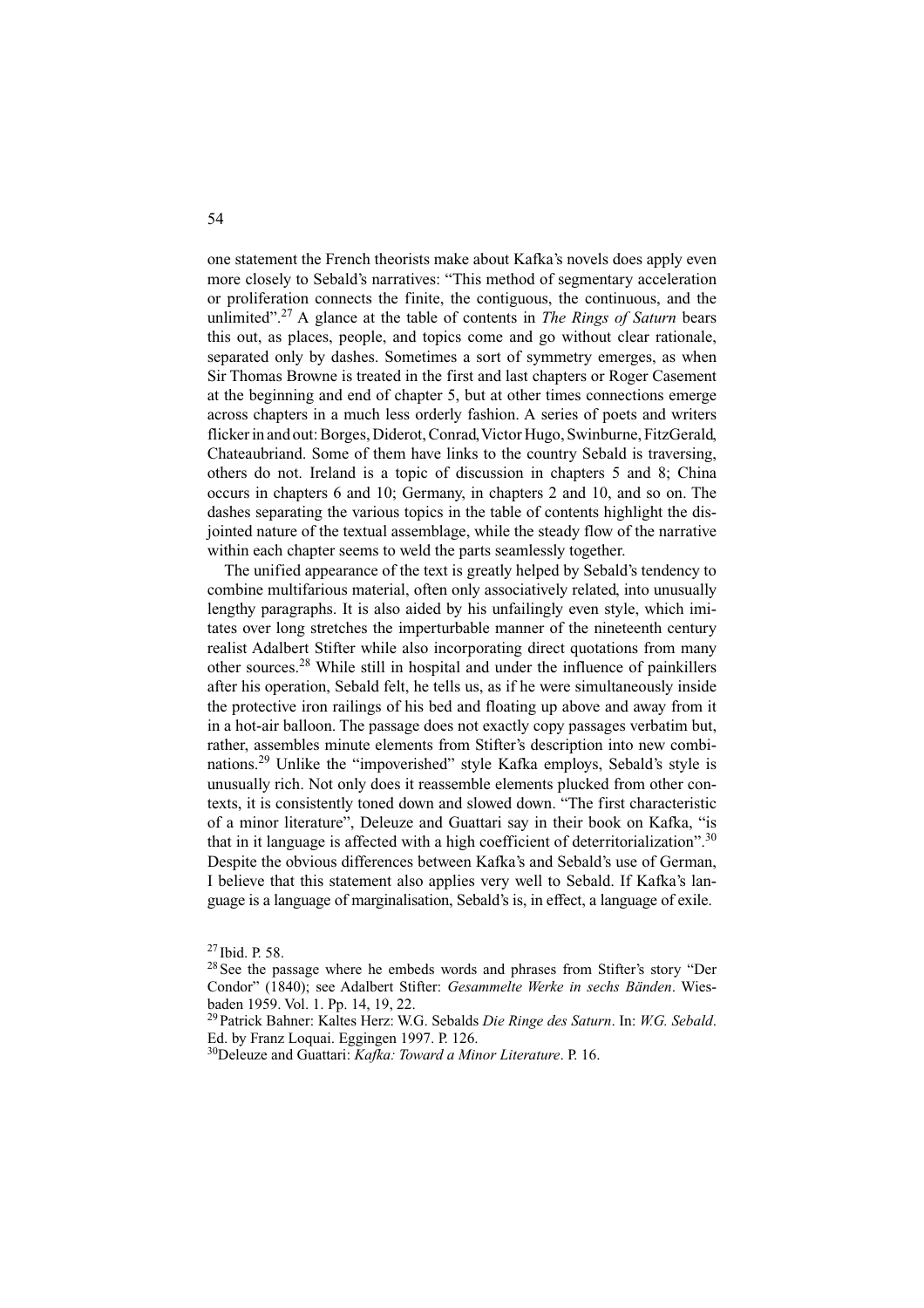Indeed, exile is a dominant theme in *The Rings of Saturn*. From Ovid, whose exile in Tomi is recalled in Thomas Browne's imaginary library, to Chateaubriand, exiled for a time in Suffolk, and the young Joseph Conrad, exiled from Poland to become a wanderer on the high seas, the book circles around different types of displacement from one's native land. Conrad's father, engaged in a translation of Victor Hugo's *Les Travailleurs de la mer* that he will never succeed in finishing, describes the book to his son as the story of people uprooted from their homes, exiled, lost, eliminated, or avoided (RS, 130; *RS*, 107). The Ashburys, with whom Sebald had stayed on a trip to Ireland some years before his walking tour of Suffolk, fall into this category. As Sebald tries to fall asleep in the room they have provided him, he reflects that they live "wie Flüchtlinge" ("like refugees") [RS, 250; *RS*, 210] beneath their own roof. In his later discussion of the silk industry Sebald tells of Huguenot refugees who had settled in Norwich in the early eighteenth century as weavers in the newly flourishing textile factories (RS, 335; *RS*, 283). Indeed, the European and English silk industry is itself the result of a migration: the secret transport of silkworm eggs from China to the West in a hollow bamboo walking-stick. To sustain the industry, mulberry trees had to be grown in Europe as well. Sebald himself is, if not exactly exiled, at least away from home and in many respects "dépaysé" ("dislocated"). Indeed, he even seems to wish he had suffered a more literal form of exile. He identifies so strongly with his friend Michael Hamburger, who had come to England as a refugee from Nazi Germany, that he feels as if he had been a previous inhabitant of Hamburger's study. As Eric Santner comments, he seems to "want to appropriate the latter's story of exile as his own".<sup>31</sup>

Exile is the most dramatic form of removal from one's familiar territory. Nomadic existence is a less severe version of this estrangement. *The Rings of Saturn* is punctuated by recurrent visions of caravans making their way across the countryside, one of them an allusion to Kaspar Hauser's dream in Herzog's *Jeder für sich und Gott gegen alle* (a favourite film of Sebald's).<sup>32</sup> At another point, the pseudo-oriental façade of a spa hotel reminds Sebald of a caravanserai (RS, 105; *RS*, 85); and later, as he struggles to make his way through the wind and sand of a sudden storm on the Suffolk coast, he imagines himself as the last survivor of a caravan whose other members have perished in the desert (RS, 273; *RS*, 229). Finally, towards the end of the book, he

<sup>31</sup> Santner: *On Creaturely Life*. P. 178. Santner also adduces passages in other works by Sebald where the narrator "manifests a peculiar will […] to write himself into another person's history". What Santner terms Sebald's "'narratophilia', his erotically charged pursuit of what are for the most part men with stories of trauma and bereavement" is, he argues, an essential part of Sebald's history of modern life, which "is always already a history of sexuality". Ibid. Pp. 178, 196. 32 Sheppard: "Dexter-Sinister". P. 443.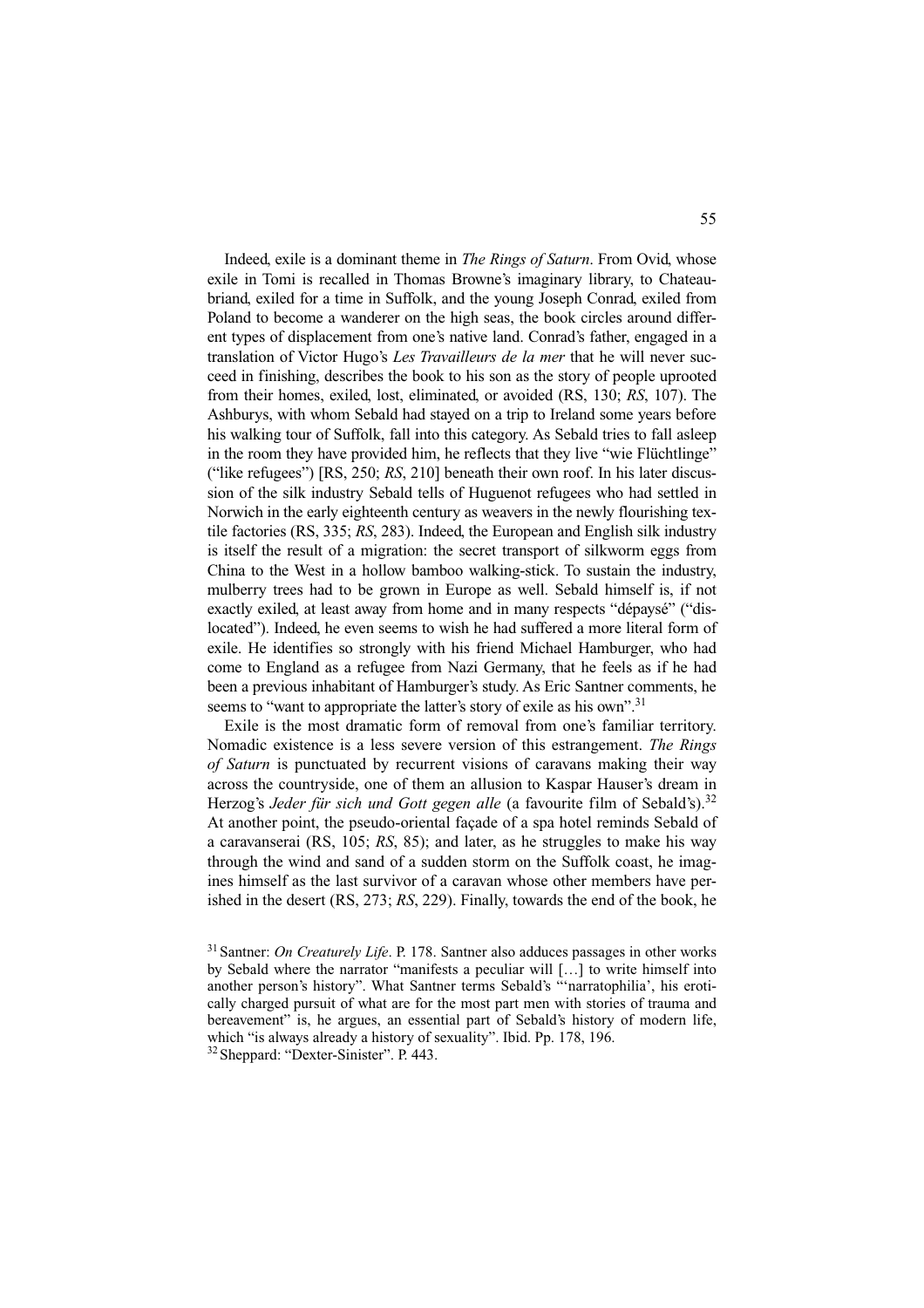explicitly invokes the caravans that bore silk from the China Sea to the Mediterranean (RS, 328; *RS*, 277). At these moments in the book, "nomadology" seems to supplant history, as Deleuze and Guattari recommend in *A Thousand Plateaus*.

The story of silk – which also includes Thomas Browne, son of a Norwich silk merchant – becomes a metaphor for the travelling structure of *The Rings of Saturn*. A miniature of the wandering structure of the book is created not only by the dual trajectory of silk from east to west – first as product, then as eggs – but also by the method through which the worms produce their silk. Before the silkworm begins to spin its cocoon, it first sets up a silken support in which to cradle it. This support is woven in an erratic manner: it consists of a "weitläufiges, unordentliches, unzusammenhängendes Gewebe" ("an extensive, disorderly, fragmented web") [RS, 326; *RS*, 275]. It would be hard to find a more appropriate image for the structure of *The Rings of Saturn* itself. This rough, unstructured web finds correspondences in other phenomena described in the book: "das verwinkelte englische Fußpfadsystem" ("the labyrinthine system of footpaths" in England) [RS, 296; *RS*, 250]; the capillary system of tree roots that permits Dutch elm disease to spread (RS, 314; *RS*, 264); the radar system (RS, 271; *RS*, 227) and the network of radio masts (RS, 283; *RS*, 237); flight trajectories during the Second World War and in the present. These networks, like those in Sebald's later novel *Austerlitz*, are corollaries of the dense motivic structure of his writing, which resembles in this respect that of German Poetic Realism. Yet – and this distinguishes Sebald's writing from that of his nineteenth century predecessors – the web his texts create is woven on a loom that is also an instrument of torture or a cage (see illustration in RS, 334; *RS*, 282). Like the burrow of Kafka's animal, also a metaphor for writing itself, the web of the text is both a line of escape and a form of imprisonment. Of the spinning loom, Sebald writes that this machine,

vielleicht gerade aufgrund ihrer vergleichsweisen Primitivität besser als jede spätere Ausformung unserer Industrie verdeutlicht, daß wir uns nur eingespannt in die von uns erfundenen Machinen auf der Erde zu erhalten vermögen. (RS, 334)

perhaps because of its relatively primitive character, makes more apparent than any later form of factory work that we are able to maintain ourselves on this earth only by being harnessed to the machines we have invented. (*RS*, 283)

This idea is closely related to Kafka's understanding of the role of the machine in modern life. As in Kafka's "Report to an Academy", whose narrator, the captured ape, claims to owe his survival to a small hole in the wooden case in which he was transported from Africa to Europe, the line of escape may be only an imaginary respite from entrapment in the cage.

Probably the most important theme of *The Rings of Saturn* is that of collapse, decay, and destruction. In this respect it anticipates Sebald's later essay, *On the*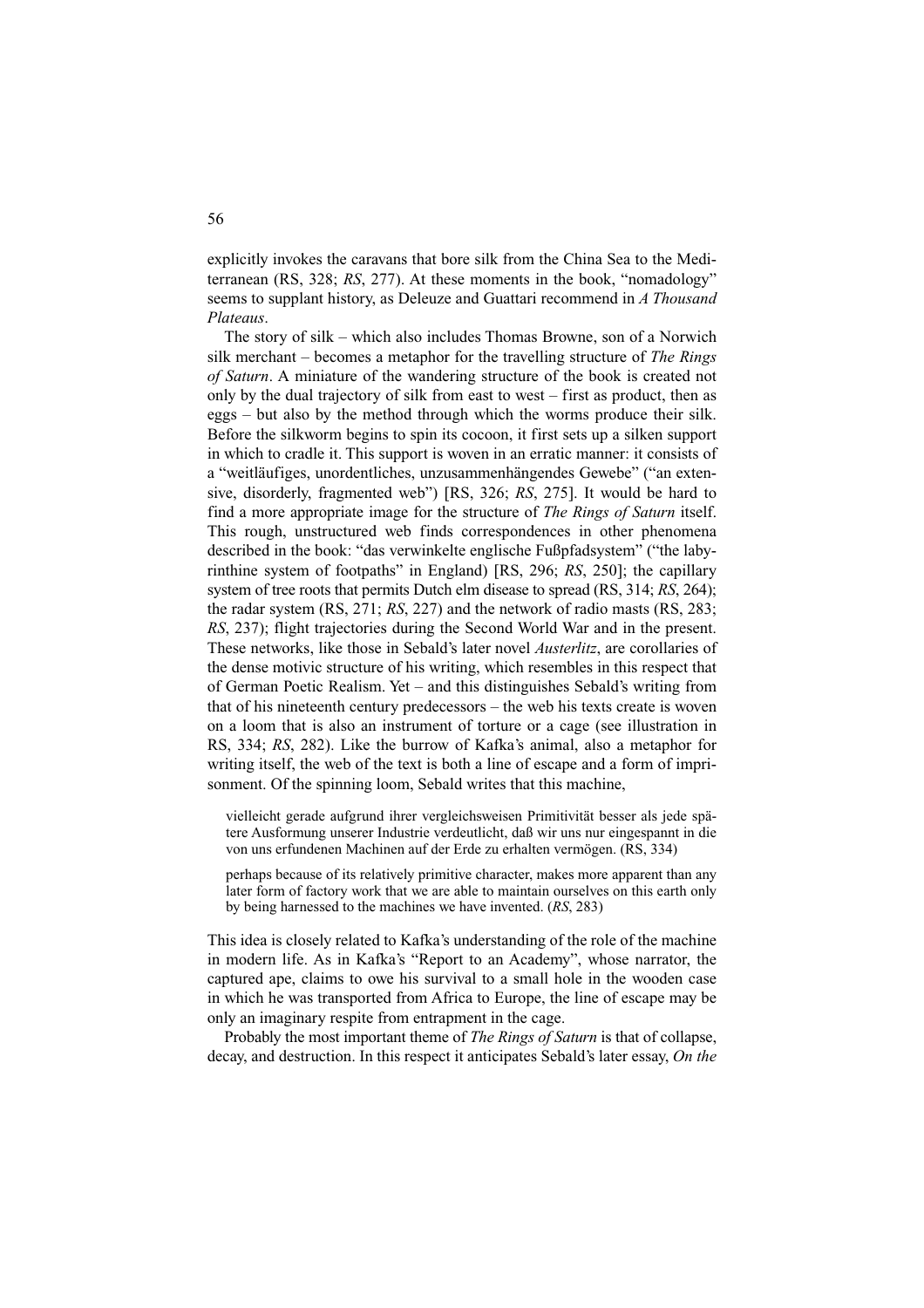*Natural History of Destruction*. Yet, the signs of destruction in *The Rings of Saturn* are not all of recent date. The shrine at Walsingham, for example, was one of the earliest English holy sites to be plundered in the wake of Henry VIII's injunctions against pilgrimage. Stripped of its gold and silver in 1538,<sup>33</sup> the shrine eventually fell into ruin, and ritual journeys to Walsingham virtually ceased for a long period.<sup>34</sup> A sixteenth century poem called "The Wracks" of Walsingham" tells the story of the shrine's destruction and mourns the ruin of a place where once "palmers did throng".35

In *The Rings of Saturn* Sebald links the destruction and decline of Walsingham with Dunwich, also located in Norfolk, which he presents as a place of pilgrimage for melancholy writers (RS, 192; *RS*, 159). This city, which rose to prominence in the thirteenth century "as rapidly as it was to decay",  $36$  was the place to which Algernon Swinburne repaired with his companion Theodore Watts Dunton to recover his composure following bouts of nervous illness. Dunwich, ravaged by two hurricanes, in 1285/86 and 1328, was attacked by continued flooding and erosion over the succeeding centuries; the inhabitants fled further and further from the coast, and Dunwich itself was swallowed up by the waters. The place became a vast wasteland. Walking from Southwold to Dunwich through fields of wind-blown sedge evidently had a tranquillising effect on Swinburne (RS, 193; *RS*, 160). Here it was, Sebald recounts, that Swinburne had a vision of Kublai Khan's palace in minute and fantastic detail. The sheer emptiness of Dunwich seems to have given rise to the extravagant vision of oriental splendour. In this way, English landscape is linked with the East, adding to the complex geographical network that subtends the book's presentation of space familiar and far away. Places of pilgrimage, whether literal or metaphorical, are a way of mapping a world that is constantly threatened by decay and destruction.

Towards the end of *The Rings of Saturn* Sebald describes how silk is harvested from the cocoons of silkworms. Shallow baskets are suspended over a wash kettle full of continually boiling water: after three hours, the worms are dead and the silk can be unwound from the cocoons. When one batch is finished, the next is begun, "so lange, bis das ganze Tötungsgeschäft vollendet ist" ("and so on until the entire killing business is completed") [RS, 348; *RS*, 294].

<sup>33</sup> See James Simpson: Reform and Cultural Revolution, 1350–1547. In: *The Oxford English Literary History*. Oxford 2002. Vol. 2. P. 414.

<sup>34</sup> Simon Coleman and John Eade: *Reframing Pilgrimage: Cultures in Motion*. London – New York, NY 2004. P. 47.

<sup>35</sup> The poem is included in Singer: *Places of Pilgrimage* as Appendix B. Pp. 169–70.

<sup>36</sup> Carl Stephenson: *Borough and Town: A Study of Urban Origins in England*. Medieval Academy of America 1933. P. 165.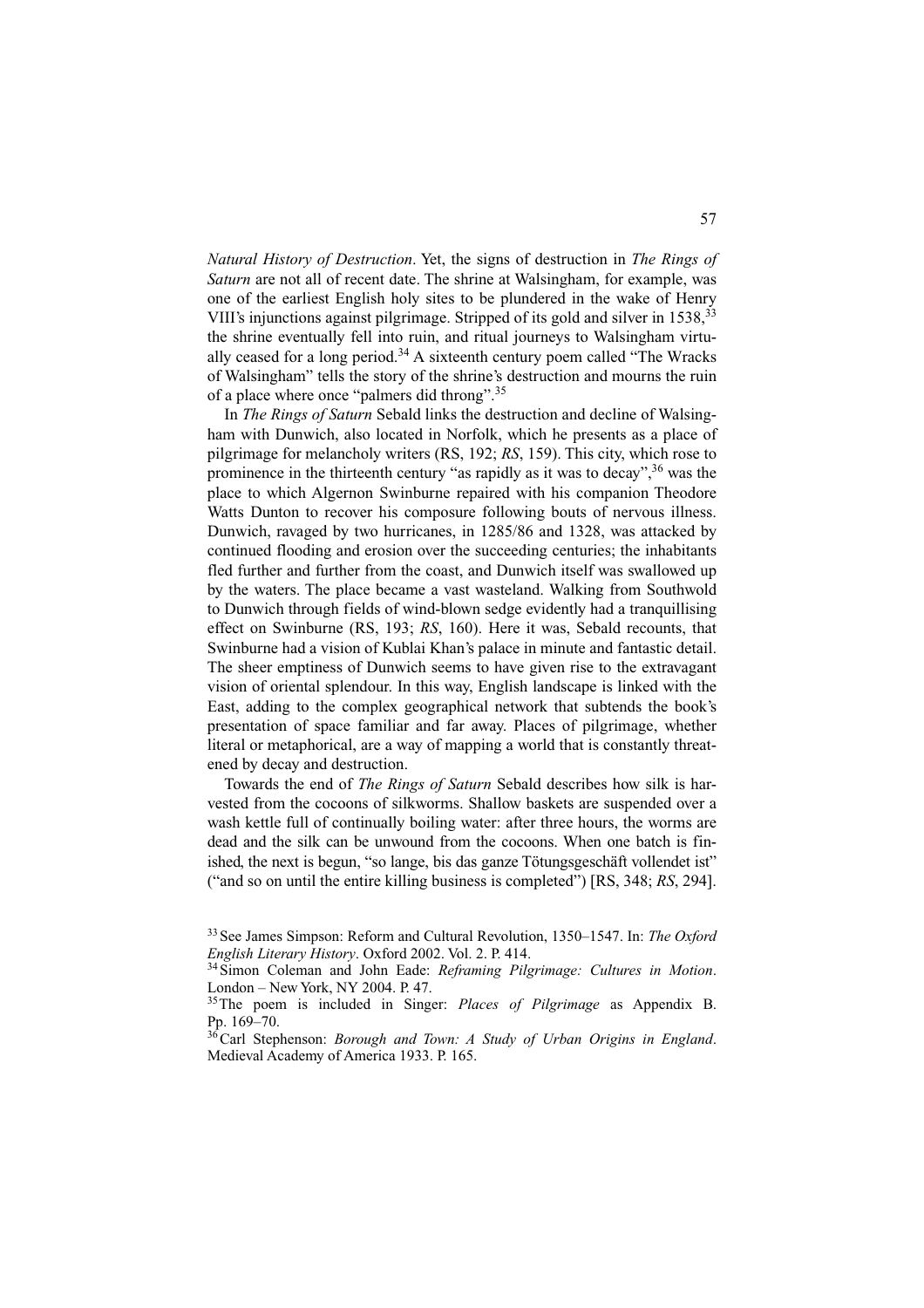With these words, Sebald alludes to other killings: not only the herring catch, of which he presents a photo early in the book, but also the killings perpetrated in Nazi concentration camps. On the day when Sebald completed writing up the account of his walking tour, 13 April 1995, his wife's father died in a German hospital. Reflecting on "unsere beinahe nur aus Kalamitäten bestehende Geschichte" ("our history, which is but a long account of calamities") [RS, 350; *RS*, 295], Sebald recalls that heavy clothes of black silk taffeta or black crêpe de Chine were once de rigueur for upper-class ladies in mourning. And so the narrative returns to silk. Sebald recounts a passage in which Thomas Browne discusses the superstition of covering mirrors or landscape paintings in the house of a dead person with black silk in order to prevent the soul from seeing itself as it leaves the body and flies to its heavenly home.<sup>37</sup> This reference to the soul's flight to heaven should not be taken, however, as a comforting ending to an individual human pilgrimage through life.<sup>38</sup> Rather, Sebald attributes the passage to Browne's *Pseudodoxia Epidemica*, a collection of common errors and mistaken beliefs. Concluding his book with an allusion to superstition, Sebald undoes yet again the pilgrimage model against which his Suffolk walking tour is constructed.<sup>39</sup>

He reverses as well the oldest model of "English pilgrimage": the missionary journeys of Saint Boniface, the English monk who attempted first to evangelise the Frisians and then, at Pope Gregory's request, organised the church in Bavaria and established a bishopric there and several more in other parts of Germany.40 In contrast to Boniface, Sebald moved from Germany to England. As a result of Sebald's German origin, England becomes, by means of his walk through Suffolk, a palimpsest for German history. One example can

 $37$  Sebald notes that he has been unable to locate this passage in Thomas Browne's text (RS, 350; *RS*, 296). I have searched for it there but without success.

<sup>&</sup>lt;sup>38</sup> Scholars who interpret this passage positively seem to be ignoring the fact that it refers to Browne's books of common superstitions, the *Pseudodoxica Epidemica*. See Mark R. McCulloh: *Understanding W.G. Sebald*. Columbia, SC 2003. P. 82. Also see John Zilcosky: Sebald's Uncanny Travels: The Impossibility of Getting Lost. In: *W.G. Sebald: A Critical Companion*. Ed. by J.J. Long and Anne Whitehead. Seattle, WA 2004. Pp. 102–120. Here: P. 109.

<sup>39</sup> See Thomas Neuner: Der Leser als Wanderer – W.G. Sebald, *Die Ringe des Saturn: Eine englische Wallfahrt*. In: *Medien Observationen* <http://www.medienobservationen. uni-muenchen.de/artikel/literatur/neuner\_sebald.html-. Neuner describes the allusion to Browne's *Pseudodoxia Epidemica* as "vielleicht einen versteckten Hinweis auf die Haltung Sebalds, die man hier nur als ironische Absage an alle Sinn- und Wahrheitssuche des modernen Pilgers interpretieren kann".

<sup>40</sup> Note that Sebald shares his first name with Boniface's original name, Wynfrid or Wynfrith. I am grateful to Patrick Fortmann for the idea of introducing Boniface here and for the suggestion about his name.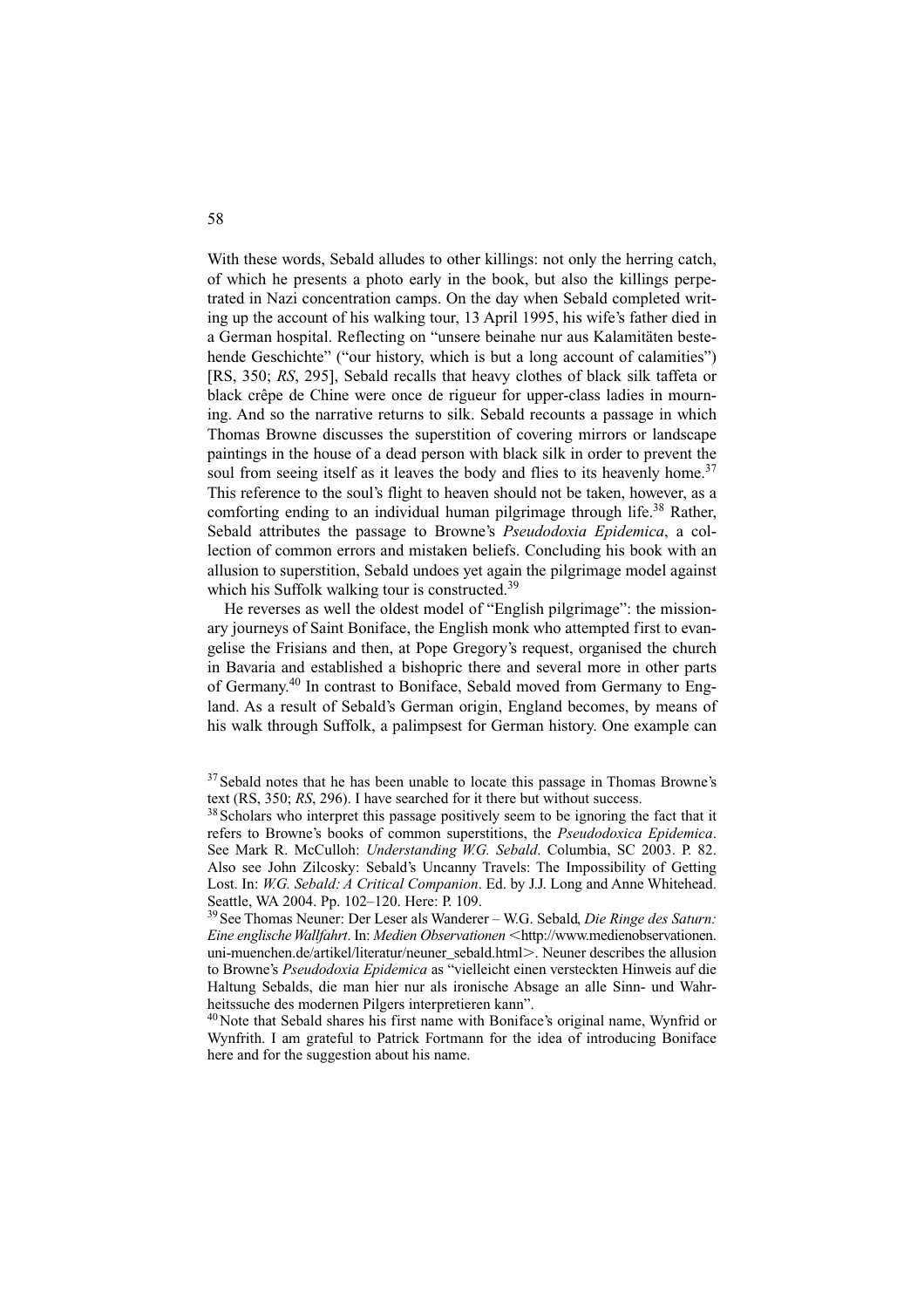be seen in his conversation with a gardener at Somerleyton about the Allies' bombing campaign against Nazi Germany. Instead of visiting historic sites in Germany, Sebald visits locations in England connected with the Second World War. Scenes in which he looks from the eastern coast of England towards Europe and scenes where he looks from Europe (Holland, for reasons of geographical proximity) back towards England suggest some kind of reciprocity, as if in addition to the iron balcony from which Granville shows inhabitants of Saturn curiously gazing towards Earth, there might be another iron balcony on our own planet, from which we could gather to observe those in outer space. This implied reciprocity adds a strange dimension to the mapping of space in *The Rings of Saturn*.

The simultaneous presence of two mental maps of historical space – one English, the other German – is the result of Sebald's inner split between his two "homes". Regardless of his location, he is not fully at home anywhere; he is always in some sense dislocated. This phenomenon may also account for the curious impression he creates that there is no fundamental difference between natural and man-made disasters.

What is the opposite of pilgrimage? In the Middle Ages it might have been seen in the aimless wandering of certain Irish and Anglo-Saxon monks, derogatorily called *gyrovagi* (sixth to eighth centuries)<sup>41</sup> or the practice of roaming the countryside begging for money under the pretence of going to the Holy Land, "la Sainte Terre" (whence the verb "to saunter"). $^{42}$  A crusade presented a more complicated phenomenon, since it consisted of military aggression disguised as a kind of pilgrimage. In the nineteenth century there was the Grand Tour of Europe, a kind of cultural pilgrimage by which one acquired various snippets of knowledge; today, there is the more debased variant of travel, tourism.43 More appropriate to Sebald's book is the notion of travel to faraway places in order to take possession of land and build a new home there. The latter is, of course, colonialism, an important theme in *The Rings of Saturn*. Just as medieval pilgrimage was, among other things, a way of "mapping" or visualising geographic space, so nineteenth century colonial endeavours – represented here by Joseph Conrad's *Heart of Darkness* and Roger Casement's

<sup>41</sup> See Singer: *Places of Pilgrimage*. P. 3.

<sup>42</sup> See Henry David Thoreau: Walking. In: *Collected Essays and Poems*. Ed. by Elizabeth Hall Witherell. New York, NY 2001. P. 225.

 $43$  I am grateful to Fred Amrine and Helmut Puff for these suggestions. Like the traveller making the Grand Tour, Sebald acquires pieces of historical knowledge that resist seamless incorporation into a single narrative. Like the present-day tourist, he visits sites featured in readily available guidebooks. He avoids the commercial aspects of tourism, however (he does not purchase souvenirs, for example); and the boarded-up pizza café in The Hague is the closest he comes to the fast-food business.